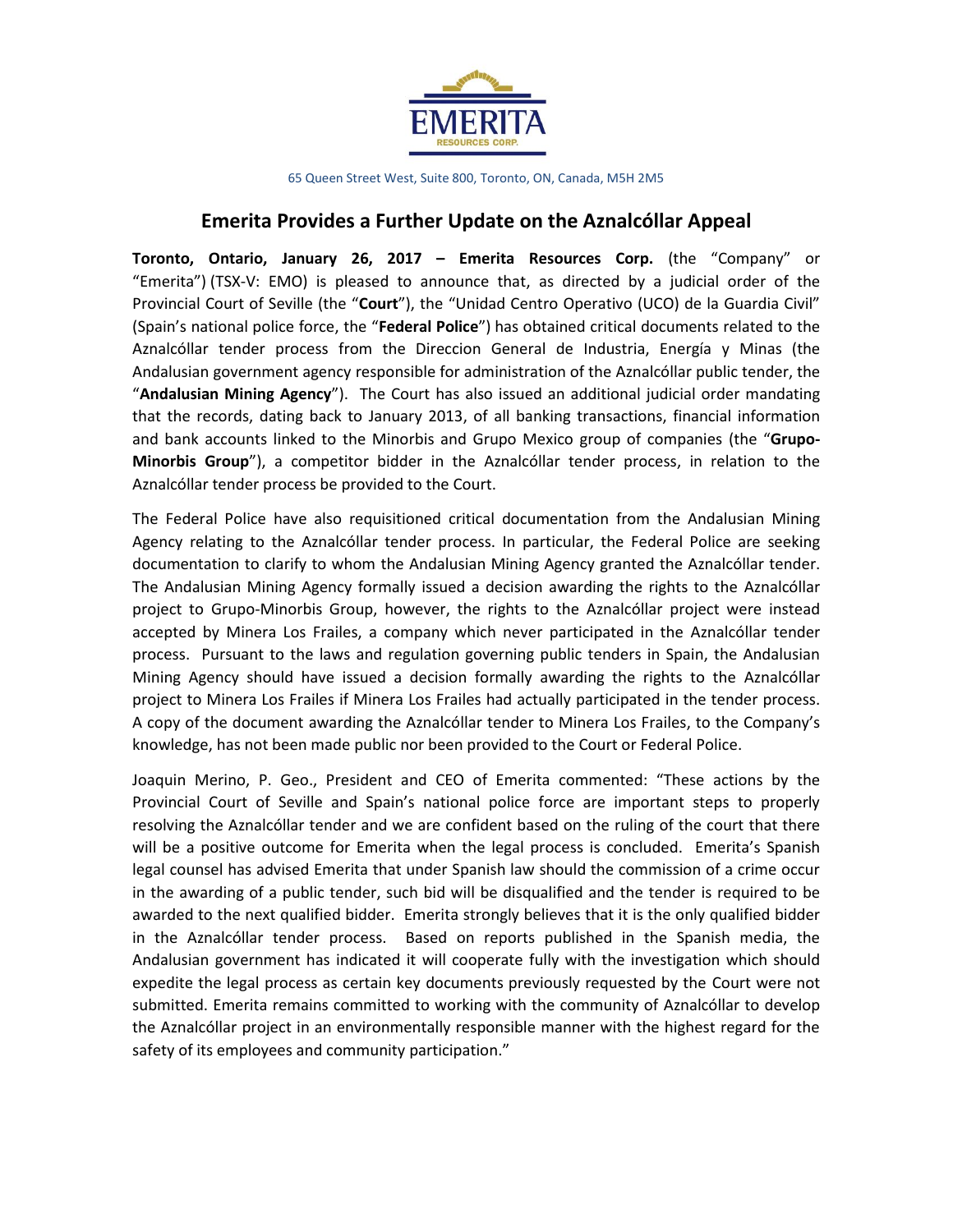

65 Queen Street West, Suite 800, Toronto, ON, Canada, M5H 2M5

## **About Emerita Resources Corp.**

Emerita is a natural resource company engaged in the acquisition, exploration and development of mineral properties with a primary focus on exploring in Spain and Brazil. The Company's corporate office and technical team are based in Sevilla, Spain with an administrative office in Toronto, Canada.

For further information, contact:

Joaquin Merino +34 (628) 1754 66 (Spain)

Helia Bento +1 416 309 4293 (Toronto) [info@emeritaresources.com](mailto:info@emeritaresources.com)

## **Cautionary Note Regarding Forward-looking Information**

This press release contains "forward-looking information" within the meaning of applicable Canadian securities legislation. Forward-looking information includes, without limitation, statements regarding the Aznalcóllar project, the significance of the Court's rules, the significance of the Court and the Federal Police's actions, the results of any appeals or judicial or administrative proceedings in connection with the Aznalcóllar project, participation in any public tenders, the ability of the Company to be granted any mining rights pursuant to a public tender process, the potential of the Aznalcóllar project and the Company's future plans. Generally, forward-looking information can be identified by the use of forward-looking terminology such as "plans", "expects" or "does not expect", "is expected", "budget", "scheduled", "estimates", "forecasts", "intends", "anticipates" or "does not anticipate", or "believes", or variations of such words and phrases or state that certain actions, events or results "may", "could", "would", "might" or "will be taken", "occur" or "be achieved". Forward-looking information is subject to known and unknown risks, uncertainties and other factors that may cause the actual results, level of activity, performance or achievements of Emerita, as the case may be, to be materially different from those expressed or implied by such forward-looking information, including but not limited to: general business, economic, competitive, geopolitical and social uncertainties; the actual results of current exploration activities; risks associated with operation in foreign jurisdictions; ability to successfully integrate purchased properties or mining rights awarded; foreign operations risks; and other risks inherent in the mining industry. Although Emerita has attempted to identify important factors that could cause actual results to differ materially from those contained in forward-looking information, there may be other factors that cause results not to be as anticipated, estimated or intended. There can be no assurance that such information will prove to be accurate, as actual results and future events could differ materially from those anticipated in such statements. Accordingly, readers should not place undue reliance on forward-looking information. Emerita